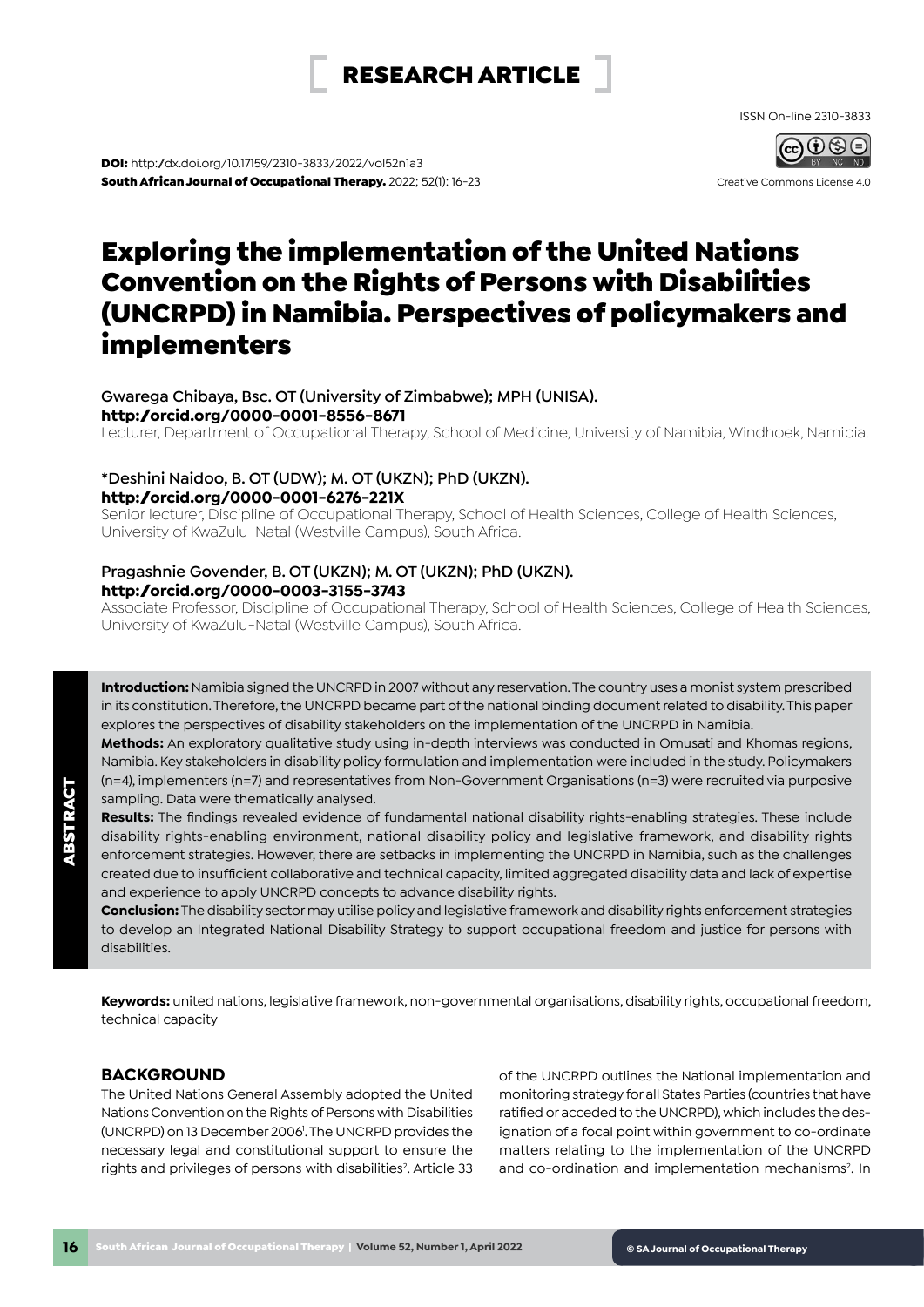addition, article 33 suggests that the State Parties should establish legal and administrative frameworks to monitor the implementation of the UNCRPD and to involve civil societies, persons with disabilities and their representative organisations in the implementation and monitoring process.

The estimated population of persons with disabilities in Namibia has increased from 42,932 in 1991 to 85,567 in 2001 and 98,413 in 2011<sup>3</sup>. Therefore, the prevalence of persons with disabilities in Namibia is 4.7% and the higher proportion of persons with disabilities live in rural areas<sup>3</sup>. Prior to the ratification of the UNCRPD, the 1990 Namibian Constitution explicitly recognised the inalienable human rights and freedoms of all its citizens, and by implication, this included persons with disabilities. The government then developed progressive domestic legislations to protect the population of persons with disabilities based on the principles of the 1993 United Nations Standard Rules on the Equalisation of Opportunities for persons with disabilities<sup>4</sup>. This included the National Policy on disability of 1997, National Policy on Orthopaedic Technical Services of 2001, and National Policy on Mental Health of 2005. In addition, Namibia adopted the African Decade of Persons with Disabilities (1999 – 2009) to strengthen its domestic legislation related to disability and rehabilitation within the country. This is an indication of the government's commitment to promoting disability rights<sup>5</sup>.

Namibian government signed an international treaty, the UNCRPD and its optional protocol. The UNCRPD entitles persons with disabilities to participate in occupations that bring meaning to their life and facilitate social inclusion<sup>67</sup>. It is a stimulus treaty for promoting accessibility and inclusion of persons with disabilities in society. Accessibility and inclusion are fundamental in unlocking the maximum potential of persons with disabilities to engage in diverse and meaningful daily occupations<sup>8</sup>. Grounding the UNCRPD in the occupational justice framework empowers occupational therapists and other policy implementers in settings where persons with disabilities are deprived of opportunities to participate in meaningful occupations because of institutional, environmental, attitudinal and social barriers<sup>9</sup>. Therefore, the UNCRPD treaty can be used as a fundamental catalyst in addressing occupational deprivation, marginalisation, alienation and occupational imbalance, including potential barriers for persons with disabilities<sup>10,11</sup>.

Namibia became a signatory to the UNCRPD on 25 April 2007<sup>2</sup>. The country uses a monist system prescribed in its Constitution<sup>5</sup>. Therefore, ratifying an international treaty instantly incorporates that international law into national law12. The UNCRPD is part of the national binding document related to disability. To promote the human rights model of disability, the government invested in promoting a disability-mainstreaming plan in Namibia through the adoption of Community Based Rehabilitation guidelines underpinned by the UNCRPD aiming to contribute to its implementation<sup>13</sup>. The UNCRPD influenced the development of Sector Policy on Inclusive Education of 2013<sup>14</sup>.

However, there is no formal research documenting evidence on what has been done to promote the domestication of the UNCRPD in Namibia. The research sought to answer how the Namibian government has adopted and implemented the UNCRPD. The purpose of this study was to explore the perspectives of the policymakers and implementers on the domestication of the UNCRPD treaty in Namibia to advance occupational justice and freedom of persons with disabilities. In Namibia, policymakers include persons responsible for formulating policies, while policy implementers are stakeholders accountable for delivering services to the beneficiaries as guided by the formulated policies.

# **METHODS**

#### **Study design**

An explorative qualitative design was employed using indepth interviews to determine policymakers' and implementers' perspectives and systematic relationships on the implementation of the UNCRPD in Namibia. The design was appropriate because it enabled greater insight into the participants' opinions on the implementation of the UNCRPD in a quest to promote disability rights.

#### **Study setting**

The participants were recruited from two purposively selected regions in Namibia (Khomas region and Omusati region). Khomas region includes the capital city of Namibia, Windhoek, a city that houses the administrative hub for disability and rehabilitation issues. Omusati region serves the largest number (15 230) of persons with disabilities in Namibia<sup>3</sup>.

#### **Study Population and Sampling**

Key stakeholders in policy formulation and implementation in Namibia were included in the study. Fourteen participants, including policymakers (n=4), policy implementers (n=7) and non-governmental organisations (n=3), were recruited via non-probability, purposive maximum variation sampling. The participants, stratified by different characteristics (Table I, page 18), were informed of the study by the first author and invited to participate in the study voluntarily. In this study, policymakers are persons employed by the government whose responsibility is to formulate or amend policies for the country. Policy implementers are individuals employed to put into effect the objective of the policy into action through teaching people or organisations affected by the policy in conjunction with other organisations. Policy implementers include organisations of persons with disabilities (OPDs), Non-Governmental Organisations (NGOs) and those employed in government departments and agencies. Demographic information of the participants is presented in Table I.

#### **Data collection**

Informed consent was solicited from each participant before the commencement of in-depth interviews. A total of 14 individual in-depth interviews were conducted at a location of their choice, mostly in their own offices. The available literature on the implementation of the UNCRPD informed the development of a semi-structured interview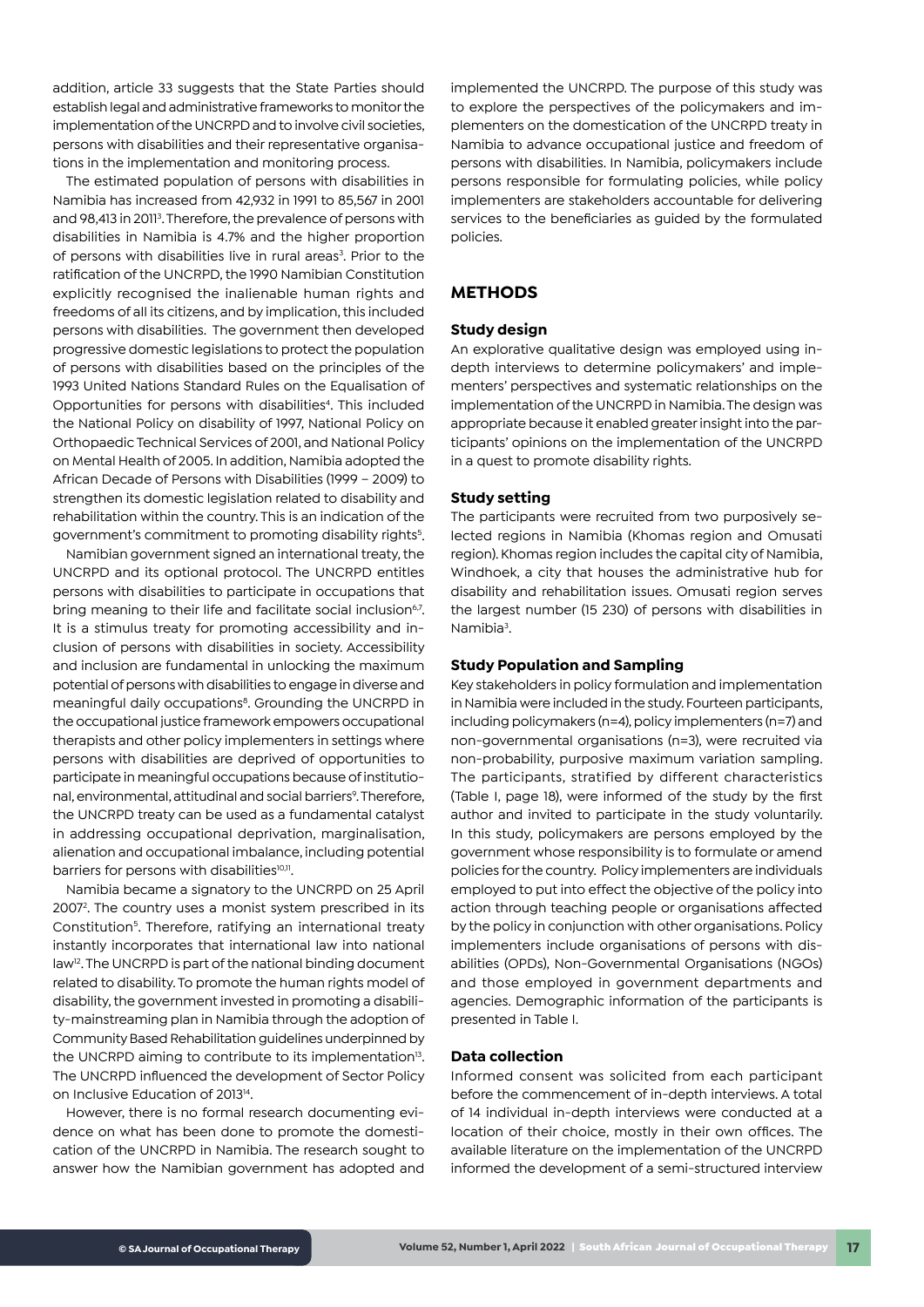#### **Table I: Description of stakeholders (n=14)**

| Category                                        | Stakeholder<br>Representation                                            | Participant ID   | Region  |
|-------------------------------------------------|--------------------------------------------------------------------------|------------------|---------|
| <b>Policy Maker</b><br>$(n=4)$                  | Ministry of Justice                                                      | PM <sub>1</sub>  | Khomas  |
|                                                 | Ministry of Health and<br>Social Services                                | PM <sub>2</sub>  |         |
|                                                 | Ministry of Disability<br>Affairs in the Office of<br>the Vice President | PM <sub>3</sub>  |         |
|                                                 | Ministry of<br>Education, Arts and<br>Culture                            | PM4              |         |
| <b>Policy</b><br><b>Implementer</b><br>$(n=10)$ | Regional Occupational<br>Therapist                                       | PI1              | Khomas  |
|                                                 | National Disability<br>Council                                           | P <sub>12</sub>  |         |
|                                                 | Regional Social Worker                                                   | PI3              |         |
|                                                 | Office of the<br>Ombudsman                                               | PI4              |         |
|                                                 | Association of<br>differently-abled<br>women                             | <b>PI5</b>       | Omusati |
|                                                 | National disabled<br>youth council<br>chairperson                        | <b>PI6</b>       |         |
|                                                 | National Federation<br>of Disabled Persons in<br>Namibia.                | PI <sub>7</sub>  | Khomas  |
|                                                 | <b>United Nations</b><br>Children's Fund<br>(UNICEF)                     | NGO1             |         |
|                                                 | <b>United Nations</b><br>Development<br>Programme (UNDP)                 | NGO <sub>2</sub> |         |
|                                                 | <b>United Nations</b><br>Population Fund<br>(UNFPA)                      | NGO <sub>3</sub> |         |

guide. Field notes were documented during the interview. The interviews were conducted in English. The interviews took between one and two hours each and were digitally audio-recorded. Data collection and analysis co-occurred to facilitate additional recruitment of participants. Data were collected until a level of redundancy was reached, resulting in similar issues being raised.

#### **Data analysis**

Data analysis methods are procedures for examining data to answer the research question, usually by identifying significant patterns<sup>15</sup>. All audio recordings were transcribed and checked for accuracy against the recordings by the principal author. Inductive thematic analysis was used to organise data into codes, which were then unified and organised into categories. The categories were unified and organised into themes that the co-authors reviewed. Verbatim quotes were utilised to maintain the participants' voices and provided thick descriptions.

#### **Trustworthiness**

To enhance trustworthiness, transgressive validity was applied to this study. This enabled the authors to assess how knowledge was created, evaluated, and whether the research accomplishes its goals intended to achieve. In addition,

triangulation was ensured through cross-verification from the multiple sources of data on the implementation of the UNCRPD<sup>15</sup>. The participants from the two regions had different levels of function (policymakers and implementers) and belonged to various ministries and NGOs. This enabled maximum variation from a diverse group of participants. The questioning approach of the principal author was consistent at each level of functions to ensure dependability. However, transferability will depend on contextual similarities. The principal author checked the descriptions produced with the participants for approval (member checking) and acceptance (respondent validation)<sup>15</sup>. The co-authors and peers verified the acceptability of the overall research process, with emphasis on the data collection and analysis process. The principal author created an audit trail by documenting every decision made at every stage of the study, from design to reporting.

#### **Ethical considerations**

The University of KwaZulu-Natal, Biomedical Research Ethics Committee (BE022/19), and the Namibia Ministry of Health and Social Services Research Management Committee (17/3/3GC) granted ethical approval for this study. Ethical principles were upheld, including obtaining informed consent from the participants and explaining the right to withdraw. Principles of confidentiality and anonymity were maintained throughout the study.

## **RESULTS**

Two key themes emerged from the data: (i) National disability rights-enabling strategies and (ii) National and regional implementation challenges. Figure 1 (below) highlights the two major themes and categories related to each. The participants' perspectives are discussed under each theme and are substantiated by relevant quotes.



**Figure 1: Themes and Categories.**

## **Theme 1: National disability rights-enabling strategies**

The participants highlighted Namibian policies and disability rights strategies that advocate for persons with disabilities. These are explored in the three subthemes below, namely the disability rights-enabling environment, policy and legislative framework and disability rights enforcement strategy.

#### *Disability rights-enabling environment*

This subtheme explains the government's organisational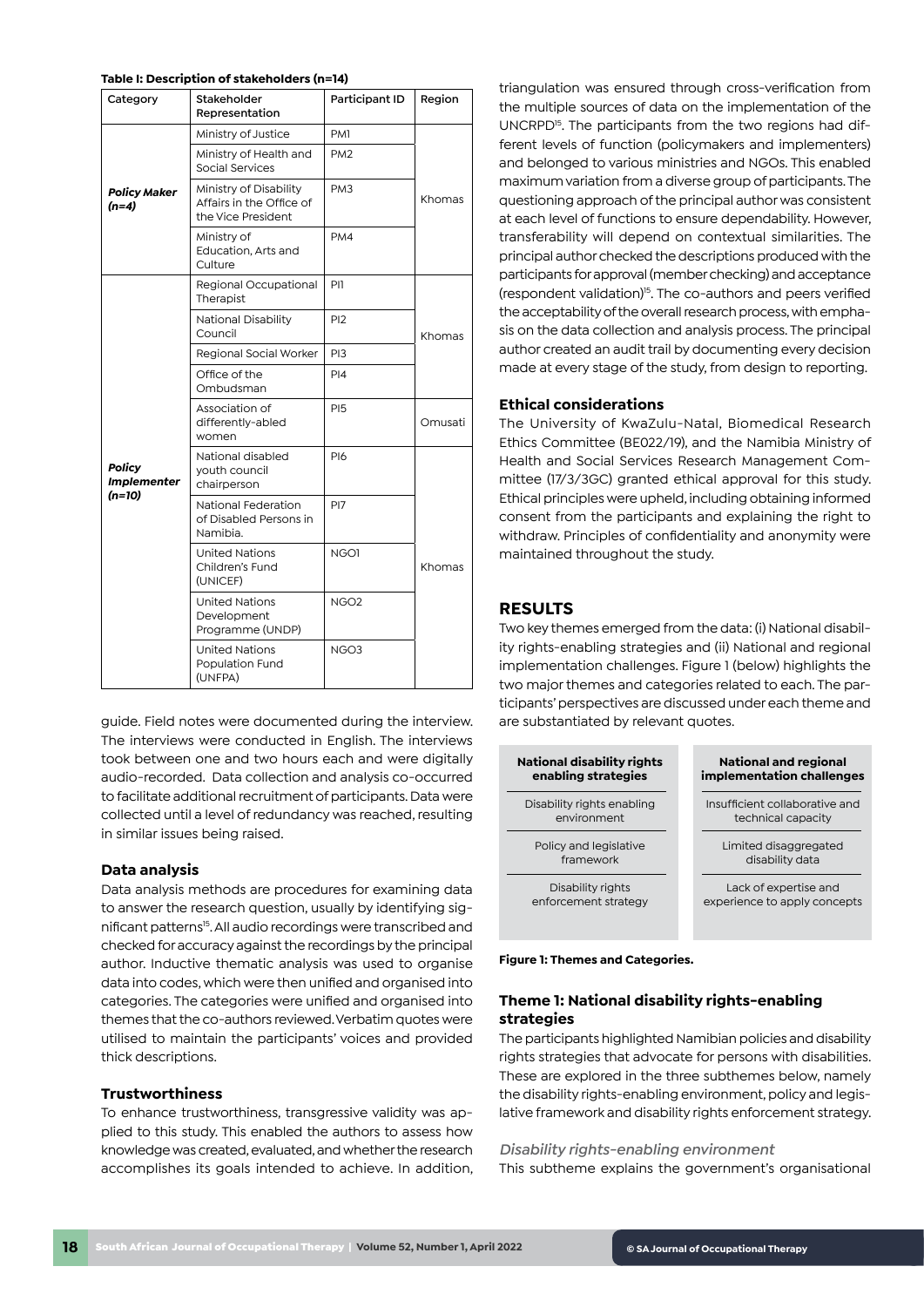structures to create a conducive environment that enables the advancement of disability rights in Namibia. Policymakers perceived this as a great success and strategy for resource mobilisation and advancing disability rights.

**"One of the notable decisions is the one that the President has taken to establish a focal office dealing entirely with disability issues in the Office of the Vice-President". (PM3)** 

All the participants representing the policymakers cherished the role played by the disability focal office. Since the inception of the disability focal office in 2015, the previously fragmented disability and rehabilitation services that hampered service delivery and contributed to the delays experienced in reporting the UNCRPD progress/ country report were being addressed.

All participants representing the policymakers and implementers appreciated the collaboration between the government ministries and international organisations, specifically the United Nations (UN) and European Union (EU), led by the disability focal office to support the advancement of rights for persons with disabilities enshrined in the UNCRPD.

**"UNICEF provides us with technical and financial assistance. For example, the guidelines that we have developed – they have taken it on their budget, they will now send it to a graphic designer for layouts and that, and then print it for us. Just in terms of providing funds or training, and things like that". (PM4)**

The development agencies, for example, UN, EU and UNI-CEF, offer various support to different organisations, and OPDs conduct UNCRPD awareness-raising and disability commemoration activities to uplift the welfare of people with disabilities.

Furthermore, the participants recognised the introduction of the Department of Occupational Therapy and Physiotherapy at the University of Namibia to administer the training of occupational therapy and physiotherapy professionals in 2018 as a significant milestone.

 **"We are now training our children in this country who will treat us and help us to fight for our freedom and rights. We are happy as a nation for persons with disabilities". (PM3)**

#### *Policy and legislative framework*

The government of Namibia embraced the need to accelerate disability rights through ratification of the UNCRPD in 2007. One participant (PI4) stressed that Article 144 of the Namibia Constitution makes the UNCRPD binding upon Namibia since it was ratified without reservation. The policymakers identified the National Policy on Disability of 1997, National Policy on Orthopaedic Technical Services of 2001, National Policy on Mental Health of 2005 and Sector Policy on Inclusive Education of 2013 as significant policy frameworks providing specific guidance toward implementing strategies on disability issues in health, rehabilitation and

education sector. In addition, the National Pension Act of 1992 and the Children's Care and Protection Act of 2015 were prescribed to provide socio-economic amenities to persons with disabilities. Currently, the National Disability Policy of 1997 and the National Policy on Orthopaedic Technical Services of 2001 exist in the offices of implementers as the important guiding documents for planning, budgeting and execution of disability activities. Policy implementers tend to lean towards the outdated National Disability Policy of 1997<sup>5</sup>. However, the policymakers stated that the UNCRPD is used to complement planning, budgeting and execution of disability activities.

**"Yes, positive things are happening, and our Office in the Office of the Vice President was tasked with the implementation of these policies, International and National policies. We are also trying our level best to domesticate the international policies such as the UN Convention. Currently we are busy amending the National Disability Council Act and the National Disability Policy to bring it in line with the UNCRPD". (PM3)**

All the participants called upon the need to comprehensively strengthen and consolidate the policy and legislative framework to strengthen disability rights. Policymakers anticipated that an amended National Disability Policy informed by the UNCRPD would be a game-changer in advancing disability rights as evidenced by the latest amended policies, for example, Sector Policy on Inclusive Education. However, the law reform officer highlighted some issues to be discussed with the disability stakeholders before the amendment of the National Disability Policy.

**"The disability movement wants a piece of their own specific law but as the legal fraternity, we know that is not going to work. That is going to be one piece of legislation just like the current policy on disability. We feel it should just have to be worked in every piece of legislation. If you are going to deal with Defence Ministry, we include the disability aspect. If you are going to deal with Marine, we include the disability aspect, as in UNCRPD. We don't feel it is right to have a specific law for one group, it is not going to work I feel that is going to further the discrimination, further the isolation, because now if you come to me I will tell you that I am not the administrator of your bill on disability. Go to a disability and fix your issue". (PM1)**

#### *Disability rights enforcement strategy*

This category describes the modus operandi of strategies used to enforce the UNCRPD in Namibia. The disability rights enforcement strategies include monitoring strategy, using Organisations of Persons with Disabilities (OPDs) and entering into a partnership with international development agencies and local business communities.

The government established the National Disability Council of Namibia (NDCN) in 2004 to enforce and monitor the implementation of the national disability policies before the ratification of the UNCRPD.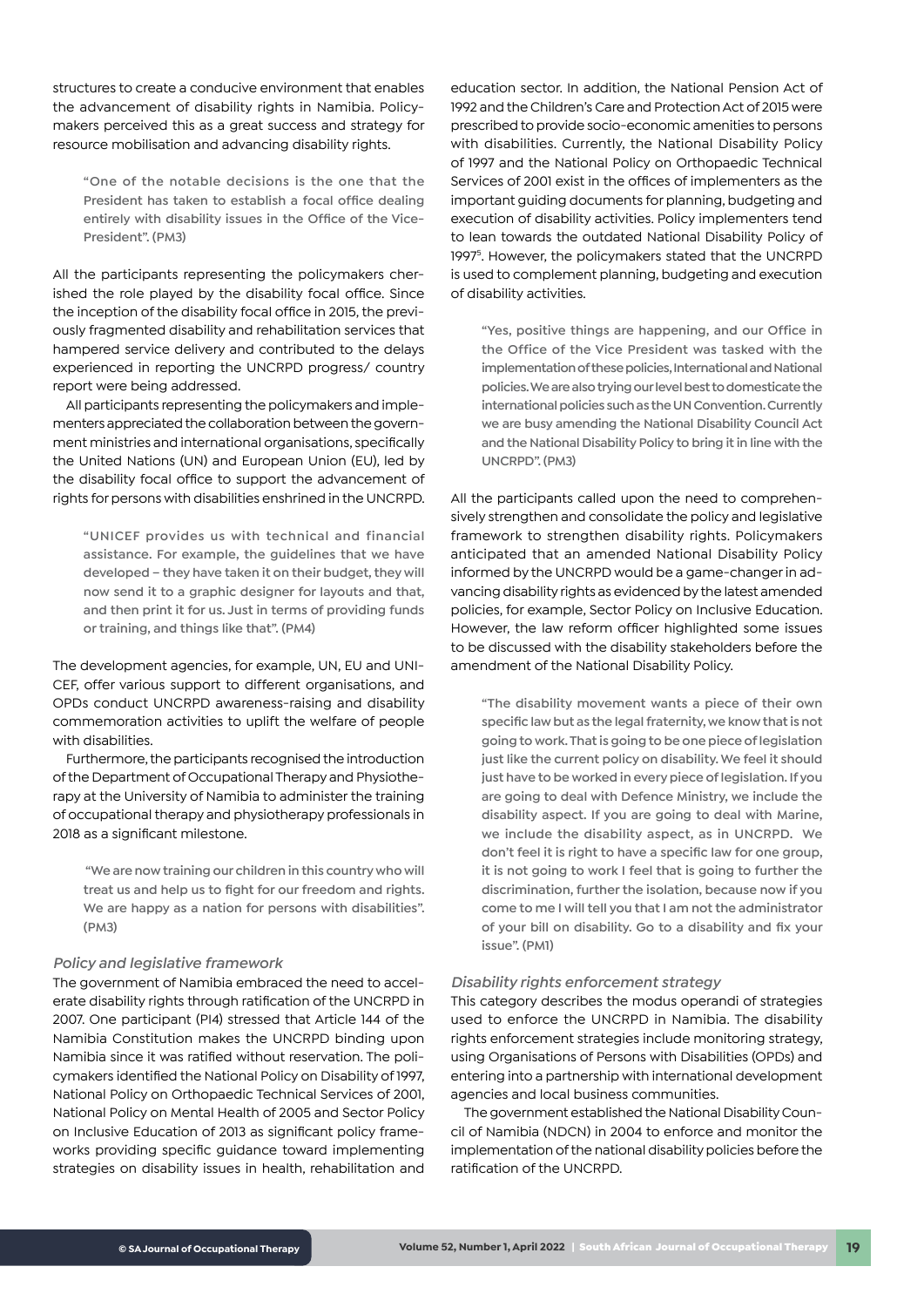**"NDC is a watchdog, holding the government accountable to the promises it has made through tools like the UNCRPD and any other problems indicated in the constitution of Namibia where they say they want to better the lives of the persons with disabilities." (PI2)**

In addition, the Office of the Ombudsman also focuses on protecting human rights in general, even though they do not necessarily focus on persons with disabilities. They also address disability rights-related matters.

**"The ombudsman is a state institution agreed to the mandate to protect the rights of people in Namibia or to investigate matters pertaining to the human rights. So we owe to take it that we can investigate if the matter has to do particularly with the violation of the human rights for anyone". (PI4)**

The Office of the Ombudsman participant indicated that their services had been underutilised in addressing issues of discrimination against persons with disabilities and the acceleration of awareness programmes on the role of the Office of the Ombudsman to different disability stakeholders in the country at large.

Furthermore, the National Federation of Persons with Disabilities in Namibia (NFPDN), which was established in 1991 as an umbrella body for Organisation of Persons with Disabilities (OPDs) in Namibia, plays a crucial role in enforcing disability rights. A network of OPDs supports the NFPDN. The policy implementers highlighted the development of the National Policy on Disability (1997) and the National Disability Council Act (2004), the establishment of a focal office of disability affairs in the Office of the Vice President and the rolling out of the UNCRPD into different regions as some of the fundamental projects influenced by the NFPDN and OPDs in Namibia.

**"Our task is to mobilise persons with disabilities to collectively fight for our rights to education; access to health care; employment and access to public facilities. We also train them on the UNCRPD and organise them to do different activities and income generating project for self-sustainability". (PI5)**

The policymakers highlighted the use of the OPDs as one of the enforcement strategies of the UNCRPD and disability rights at large in Namibia. The policy implementers indicated that OPDs mobilises resources for use to advance programmes for persons with disabilities. In addition, the policy implementers use the OPDs to mobilise persons with disabilities during the commemorations of the national and international day for persons with disabilities.

# **Theme 2: National and regional implementation challenges**

This theme explores the challenges experienced on a national and regional level that hinder the UNCRPD. The setbacks at a national and regional level in implementing the UNCRPD in Namibia include insufficient collaborative and

technical capacity, limited disaggregated disability data, and the lack of expertise and experience to apply concepts to advance disability rights contribute to the:

## *Insufficient collaborative and technical capacity deficiency*

All the participants noted the OPDs and National Disability Council of Namibia (NDCN) in Namibia as the most significant obstacles in advancing disability rights. Most participants felt that most OPDs do not have the operational ability, good qualifications, knowledge and experience to challenge policymakers, disability rights violators and any other organisations in this highly contested disability rights issue. This makes it difficult for OPDs to manage their finances and their affairs. Despite low qualifications, the leaders are elected into office through votes to lead the OPDs. This was seen as a significant concern by the policymakers and NGOs, given that they have to challenge educated persons with no disabilities, as indicated by some participants.

**"If your leadership is uneducated and unqualified and they cannot reason with the educated and the technical people on the ground or take the government to account nothing will move". (PM1)**

Even though the concern raised by the policymakers and policy implementers representing NGOs is genuine, their concern is a source of discrimination that the same UNCRPD is meant to address. In addition to lack of qualifications, the participants from the OPDs were concerned with limited co-ordination of activities and resources among the OPDs. This caused the duplication of needs and service provision, which confuses their members, leading to loss of membership and support. The OPDs participants emphasised that OPDs do not speak with one voice while persons with disabilities felt that the OPDs could not address their needs. For example, persons with disabilities raised the issue that the OPDs could not lobby for assistive devices needed to improve accessibility from the government. Therefore, OPDs cannot exercise their mandate while persons with disabilities lack awareness on the role of the OPD.

**"They (persons with disabilities) run to disability affairs or the National Disability Council (NDC), bypassing the OPDs that are there. If the Disability Affairs and the National Disability Council have some kind of method in place, everybody who goes for help with simple letters is sent back to the OPDs or any minor problem. Nevertheless, if it is a problem that the OPDs cannot solve then they should be forwarded to the bigger organisations. In that way, the OPD' will play a vital role in solving issues for people with disabilities. If that does not happen, OPD will die out one day because they wouldn't be having any sort of function or responsibilities". (DPO2)**

#### *Limited aggregated disability data*

The policymakers stated that the country relies on the Namibia 2011 Population and Housing Census statistics gathered by the Namibia Statistics Agency (NSA). The participants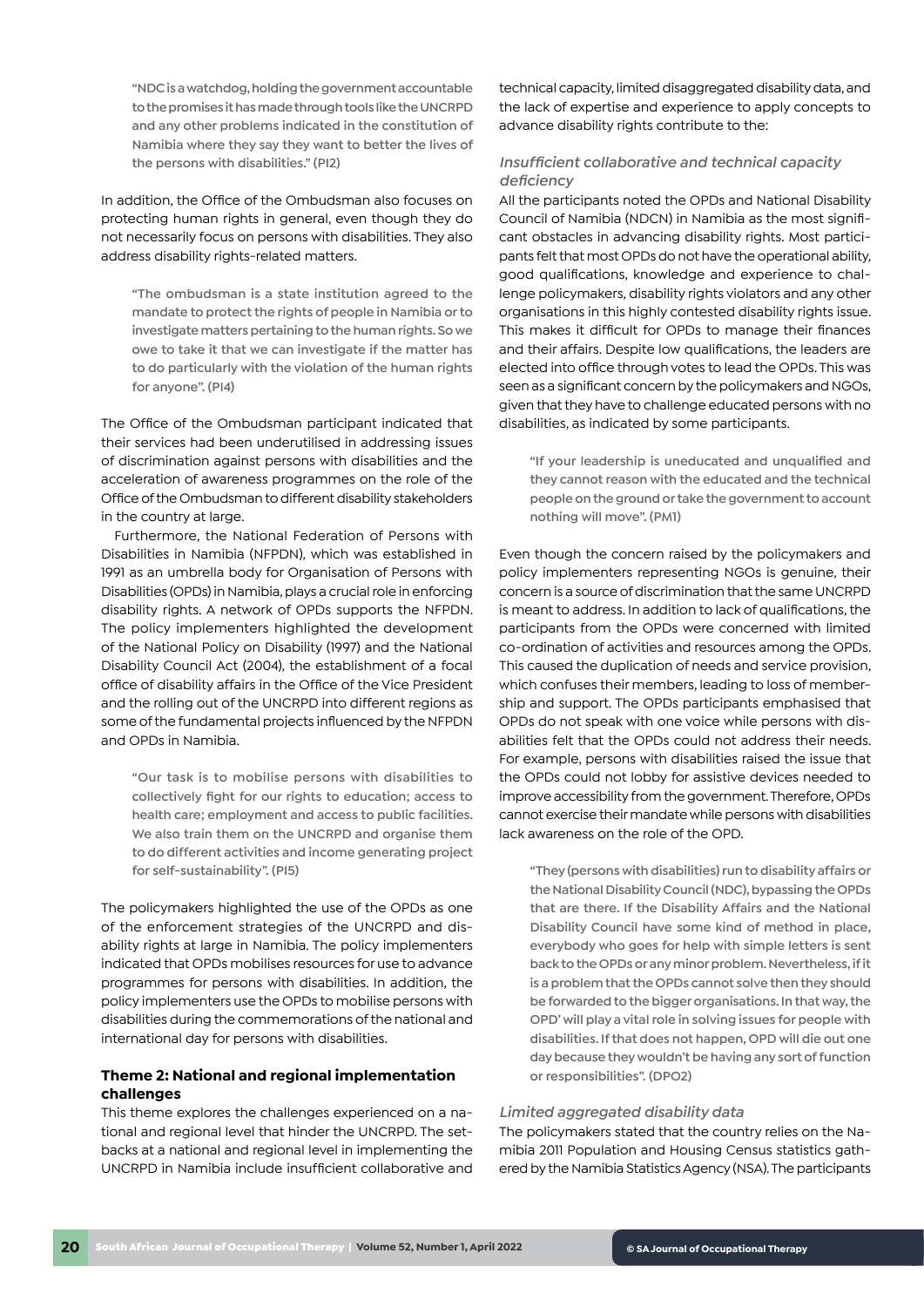argued that the tools used in the population census did not define disabilities as informed by the UNCRPD. For example, Namibia 2011 census described disability as the condition of loss of physical or mental function resulting in an inability to perform daily activities<sup>4</sup>. Disability was discussed as a limitation to function due to an impairment rather than physical, attitudinal, institutional or communication technology barriers. According to the UNCRPD, 'persons with disabilities' include those who have "long-term physical, mental, intellectual or sensory impairments which in interaction with various barriers may hinder their full and effective participation in society on an equal basis with others"1:4. In Namibia, there is inconsistency in using the UNCRPD definition of disability, hence the differences in percentages of persons with disabilities noted by the participants. For example, according to participants at the policy-making level, the prevalence of persons with disabilities in Namibia is about 5% of the population. The participants from the NGOs believe that the prevalence of persons with disabilities has been underestimated, leading to under-budgeting of services that benefit persons with disabilities. The policy implementers' participants expressed that no one knows precisely how many persons with disabilities are in Namibia. The definition of disability in the national disability policy of the government is inconsistent with the one in the UNCRPD. All the participants agreed that the lack of detailed statistics on disability data affects planning, resource allocation, and progress monitoring on disability activities.

**"We do not have credible disability data apart from the National Population Housing Census, but we say we need to have data, maybe also sectoral data. We need to look at what is currently happening in each sector in terms of disability. We do not know how credible that data is. For example, Ministry of Education, how disability is defined may depend on the teacher, how the teacher thinks that the child has a disability. Therefore, we do not really have data that is based on the children diagnosis of disability". (NGO1)** 

The NGOs and the policymakers viewed the lack of detailed statistics on disability data as a source of resource constraints. This has created difficulties in inclusive budgeting and has been seen as a source of resource under-allocation by the participants from policy implementers and NGOs. This is the basis of the debate on how much money is needed to address disability issues in Namibia.

*Lack of expertise and experience to apply concepts*  All the policymakers and implementers who took part in the study shared a common feeling that there is a lack of expertise and experience to apply concepts within the UNCRPD to advance disability rights. This, in their view, has hampered the implementation of the UNCRPD. For example, most teachers lack expertise and experience to apply concepts of inclusivity to address inclusive education. At the same time, construction workers may not comprehend how to apply the concept of reasonable accommodation to improve the accessibility of persons with disabilities. There is limited expertise among implementers to tackle matters related

to disability inclusivity. The disconnect between what the UNCRPD policy dictates and implementation knowledge, was raised as a significant concern by the NGOs and policymakers.

**"We go to many schools and teachers will tell you that they are just Life Skills teachers or they were not trained on how to address these children and that's where we need to look at how, as Namibia we need to invest into tertiary education to really produce qualified inclusive teachers, because currently, we don't have". (NGO1)** 

## **DISCUSSION**

The national disability rights-enabling strategies were identified as critical elements in promoting disability rights in Namibia. However, the identified national and regional implementation challenges of the UNCRPD complicate the disability rights discourse.

Creating a disability rights-enabling environment in Namibia is demonstrated by the availability of national policy and legislative framework that support disability. The UNCRPD<sup>16</sup> is a recipe that could promote occupational justice and occupational freedom for persons with disabilities<sup>17.</sup> The contextual actions taken by the government of Namibia to ratify the UNCRPD without reservations are positive steps towards creating an inclusive environment that fosters occupational justice for persons with disabilities. Since ratifying the treaty, the country has participated in Conferences of States Parties to the UNCRPD since ratifying the treaty<sup>18</sup>. In addition, the noted disability rights enforcement strategies through establishing institutions to spearhead co-ordination and implementation mechanisms are key achievements<sup>16</sup>. This includes monitoring of the implementation of disability rights. For example, the National Disability Council and the Office of the Ombudsman, are permanent and independent institutions, mandated to co-ordinate the implementation mechanisms of the national policy and legislative framework.

The designation of a focal office, the Disability Affairs Ministry within the Office of the Vice President, to co-ordinate the implementation of the UNCRPD created disability rightsenabling environment and accelerated the implementation and reporting of progress on UNCRPD<sup>18</sup>. Guided by the focal office, the Namibian government submitted its initial and combined (first to sixth) country report to the United Nations Committee on the rights of persons with disabilities on the implementations of the UNCRPD in 2020<sup>13</sup>. In addition, the government of Namibia developed Sector Policy on Inclusive Education in line with the UNCRPD under the Ministry of Education in 2013 to guide all educational policies and practices14. These contextual-specific actions taken by the government of Namibia creates a fundamental disability rights-enabling environment to accelerate the implementation of the UNCRPD.

The civic society and OPDs role in Namibia, reflected through their engagement in policy development and implementation of the UNCRPD, and rolling out of the UNCRPD awareness programmes, was crucial in creating the national disability rights-enabling strategies<sup>18</sup>. These functions are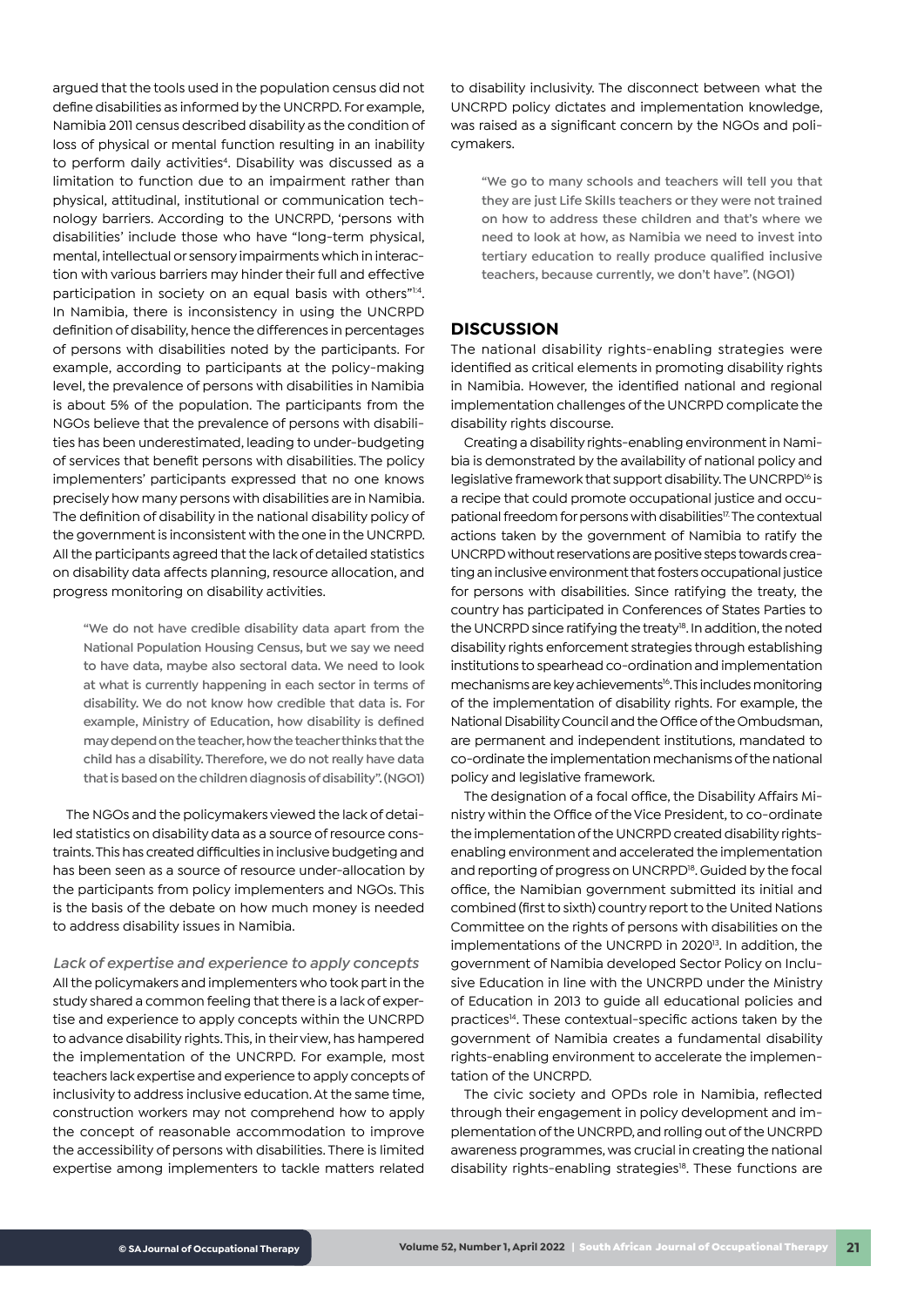consistent with the role of stakeholders in promoting occupational justice practices within the communities<sup>19</sup>. The role of OPDs and civil society has been acknowledged by the Namibian Deputy Minister in Disability Affairs Ministry<sup>18</sup>.

Despite the disability rights-enabling environment, persons with disabilities continue to experience economic inequalities and discrimination, contributing to limited participation in in developmental activities<sup>20</sup>. Stigma and discrimination, inconsistent accessibility of infrastructure, limited financial opportunities, and limited political support contributed to limited disability inclusion in Namibia<sup>21</sup>. This could be attributed to the national and regional implementation challenges of the UNCRPD at a grassroots level in Namibia. Despite the presence of the progressive domestic legislation and the ratified UNCRPD, the lack of expertise and experience to apply concepts enshrined in these documents have created challenges within the national and regional implementation strategy. The persons with disabilities do not have knowledge of the rights on the rights enshrined in the UNCRPD and the potential resources available for use<sup>21</sup>. This weakens the implementation of the UNCRPD treaty at grassroots level. In addition, the OPDs and other policy implementers operating at grassroots level struggle to correctly interpret and apply concepts within the UNCRPD including understanding how the monist system in the constitution works within the Namibian context<sup>4,21</sup>. Such lack of expertise and experience to apply UNCRPD concepts to advance disability rights calls for Namibia to reconsider developing national interpretive guidelines or to incorporate international laws into its domestic laws like its neighbouring country South Africa<sup>22</sup>. The study by Shumba and Moodley corroborated the need to review the local policy and legal framework so that it is responsive to the current needs of persons with disabilities<sup>16</sup>. To improve the impact of the UNCRPD and the identified policy and legislative framework, the disability stakeholders need to have adequate knowledge and skills to interpret and implement policy consistently to support the balance between policy formation and its practice<sup>19,23</sup>.

The limited aggregated disability data in Namibia could be linked to how disability is described within the local, national policy and legislative framework instead of the definition in the UNCRPD. Possibly this could be the cause of low-quality disability data or limited data to use in inclusive budgeting and planning for persons with disabilities<sup>24</sup> by policy implementers or disability stakeholders at large. The challenges in planning and designing programs aimed to address issues experienced by persons with disabilities in Namibia has been attributed to the lack of detailed statistics on disability25. Therefore, this research calls for the stakeholders within the disability sector to adopt the definition of disability within the UNCRPD, develop national and regional indicators, including adopting indicators in the Sustainable Development Goals Indicator Framework<sup>24,25</sup>.

The insufficient collaborative and technical capacity deficiency of the OPDs and the civic society has reduced their national impact in creating occupational freedom for persons with disabilities and accelerating the implementation of the UNCRPD. This may put the OPDs at risk of losing

credibility and influence within their administrative regions<sup>26</sup>. Power dynamics further complicated by intersecting identities among the OPDs risk discrimination, disunity, oppression and inadequate partnership-building mechanisms among the OPDs<sup>26,27</sup>. Different disability stakeholder professionals, for example, occupational therapists, should consider occupational justice from the view of a community health care provider's perspective rather than from a practice standpoint to influence occupational freedom, thereby affecting the implementation of the UNCRPD<sup>10</sup>.

## **CONCLUSION**

This article noted the policy and legislative framework, disability rights environment, monitoring strategies, partnership strategy, and the use of the OPDs as evidence of national disability rights-enabling and the UNCRPD enforcement strategies aimed to promote disability rights in Namibia. However, there is a need to address identified national and regional implementation challenges of the UNCRPD, which form bottlenecks in implementing the UNCRPD within Namibia. These bottlenecks included insufficient collaborative and technical capacity of the OPDs, limited disaggregated disability data, and misunderstanding of terminology to advance disability rights. The disability stakeholders can use their professional and/or political power and civic courage to address the identified national and regional implementation challenges of the UNCRPD, thereby enabling occupational justice for persons with disabilities.

#### **AUTHOR CONTRIBUTIONS**

Gwarega Chibaya, Pragashnie Govender and Deshini Naidoo conceptualised the research. Gwarega Chibaya conducted the study as a post-graduate student. Pragashnie Govender and Deshini Naidoo were supervisors who provided guidance throughout the study process and assisted in interpretation of data in the analysis phase. Pragashnie Govender and Deshini Naidoo provided key input in the development of the manuscript that was drafted by Gwarega Chibaya. All authors read and approved the final manuscript.

#### **ACKNOWLEDGEMENTS**

Participating policymakers and implementers in Namibia for their contributions to this study. The University of KwaZulu-Natal for supporting a scholarship for the principal author towards his PhD, from which this paper emanates.

#### **DECLARATION OF INTEREST**

The authors declare no conflict of interest.

### **DATA AVAILABILITY**

Data are available on request from Gwarega Chibaya at gchibaya@gmail.com.